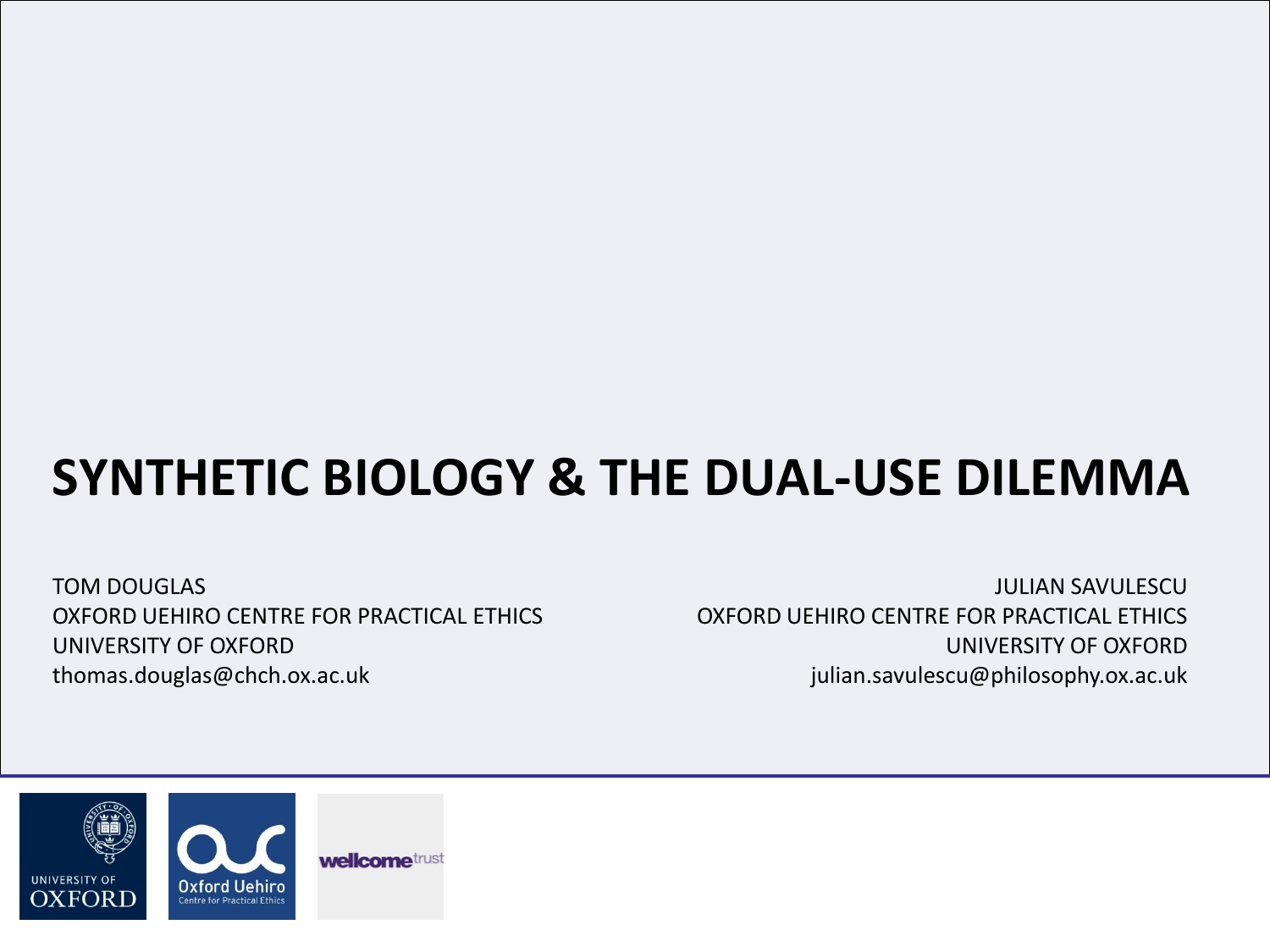

# **Cello** *et al.* **2002**

*de novo* synthesis of poliovirus

# **Venter proposal**

minimal bacterial chassis



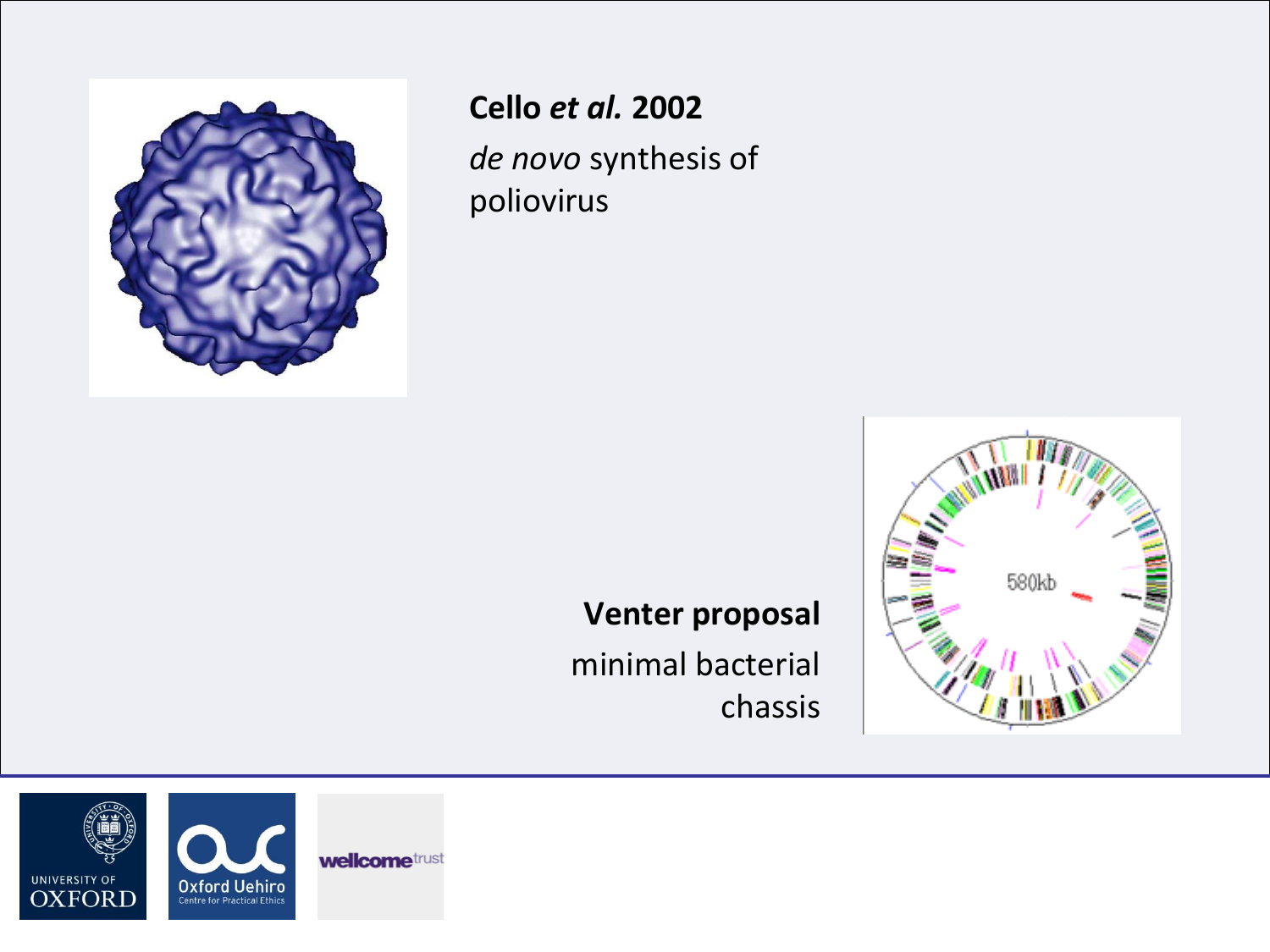### **competing definitions**

|                           | <b>DERIVATION FROM</b><br><b>EXISTING ORGANISM</b> | <b>DE NOVO SYNTHESIS</b>    |
|---------------------------|----------------------------------------------------|-----------------------------|
| EXISTING<br>ORGANISM      |                                                    | broad                       |
| <b>NOVEL<br/>ORGANISM</b> |                                                    | <b>narrow</b><br>definition |

synthetic biology = *de novo* synthesis of biological organisms/components using rational design principles

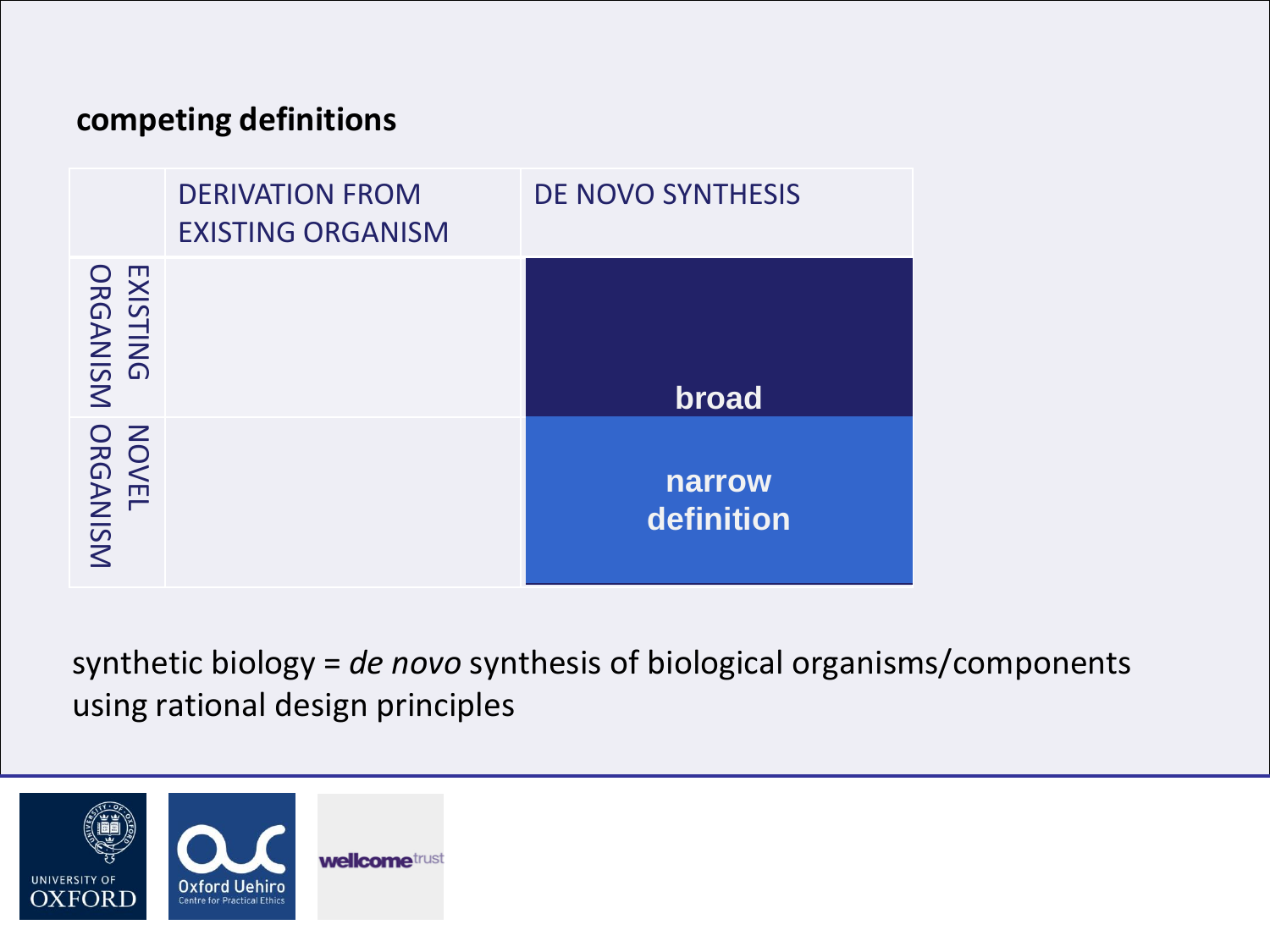### **benefits**

medical applications (diagnostics and therapeutics)

environmental applications (biofuels, biosensors, bioremediation)

industrial applications

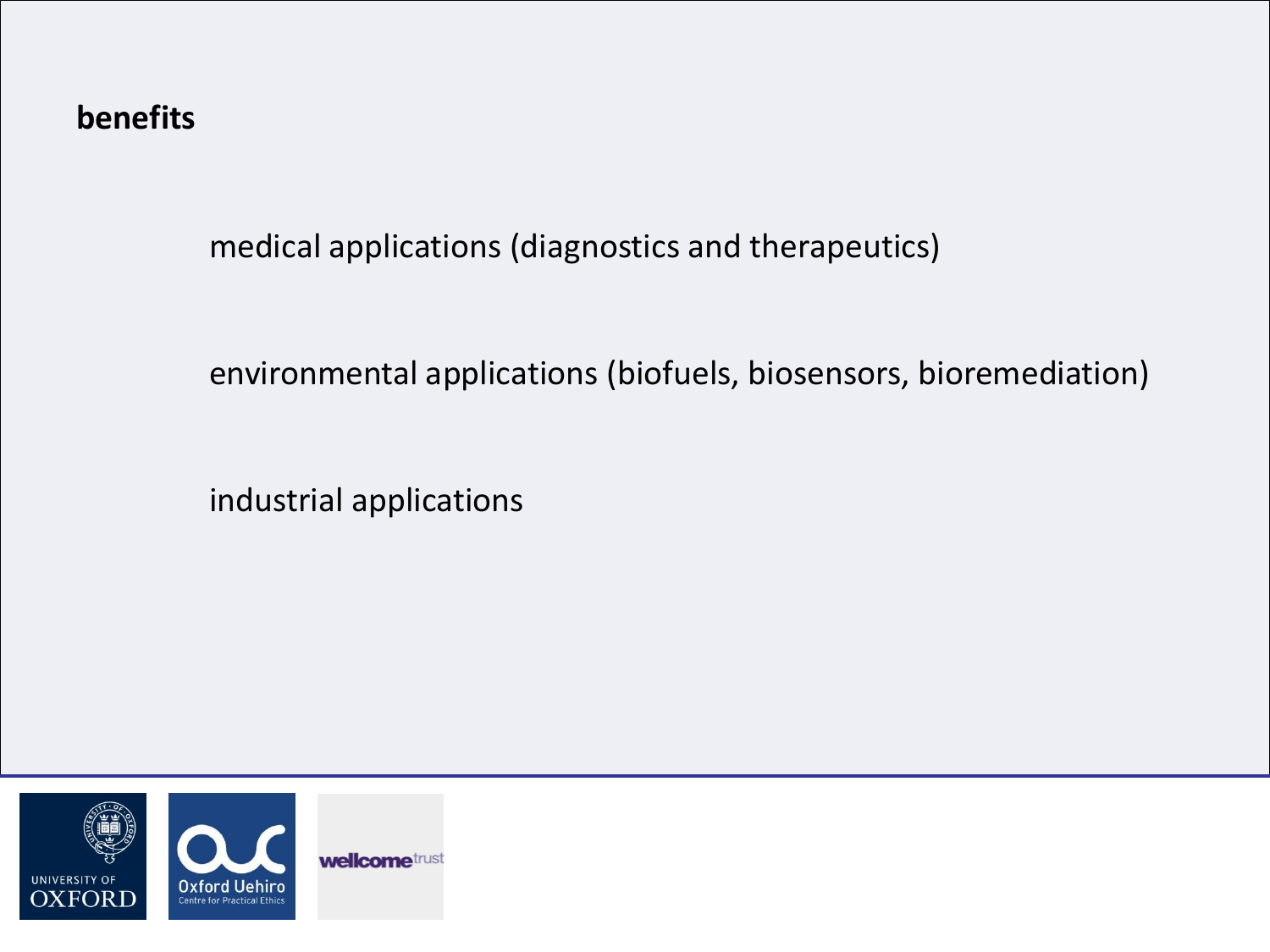**three ethical concerns**

designing new forms of life is playing God

synthetic biology will undermine the life-machine distinction

synthetic biology is likely to be misused

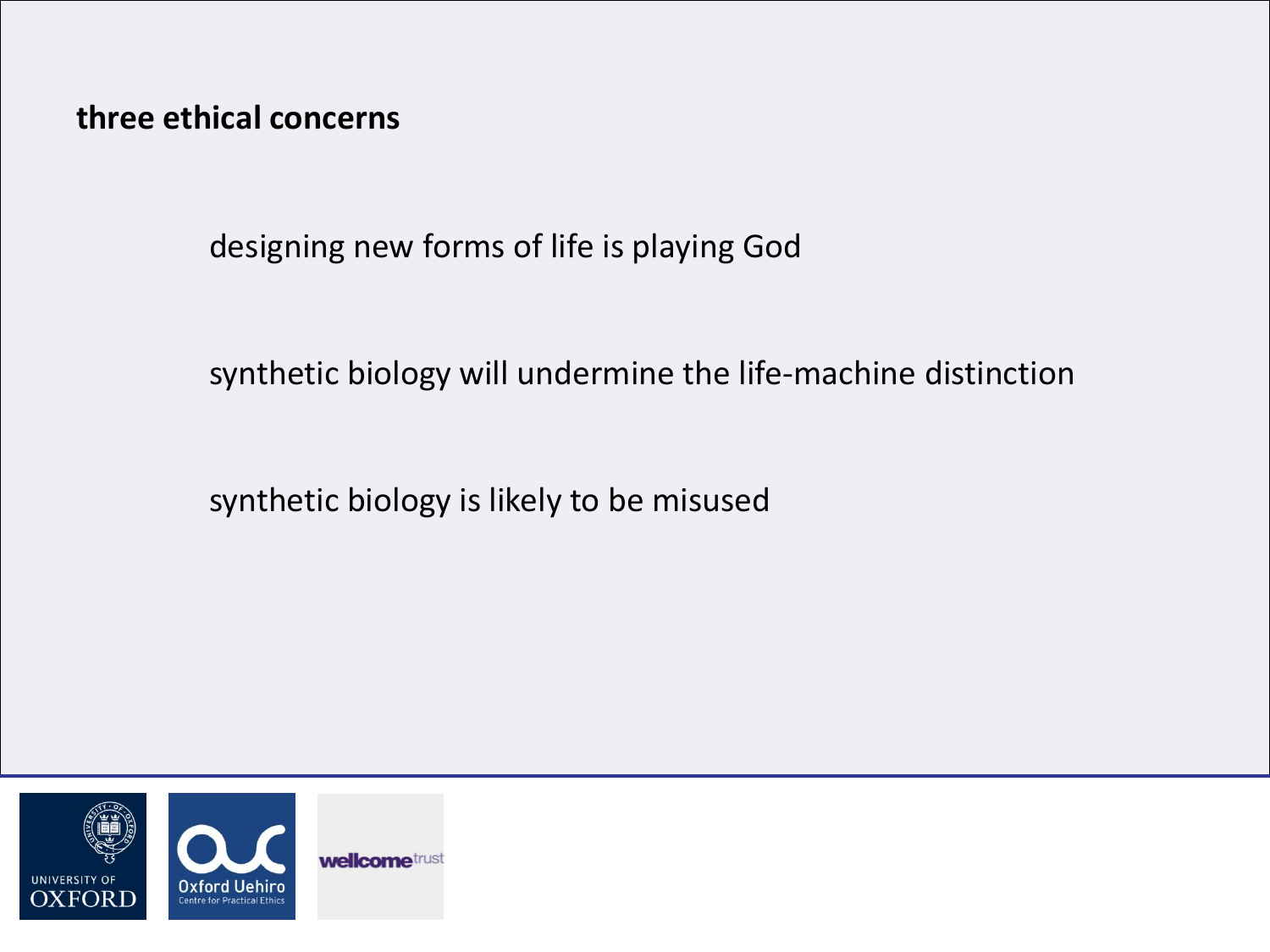**my claims**

the first concern is misplaced

the second concern is not urgent

the third concern is more problematic...

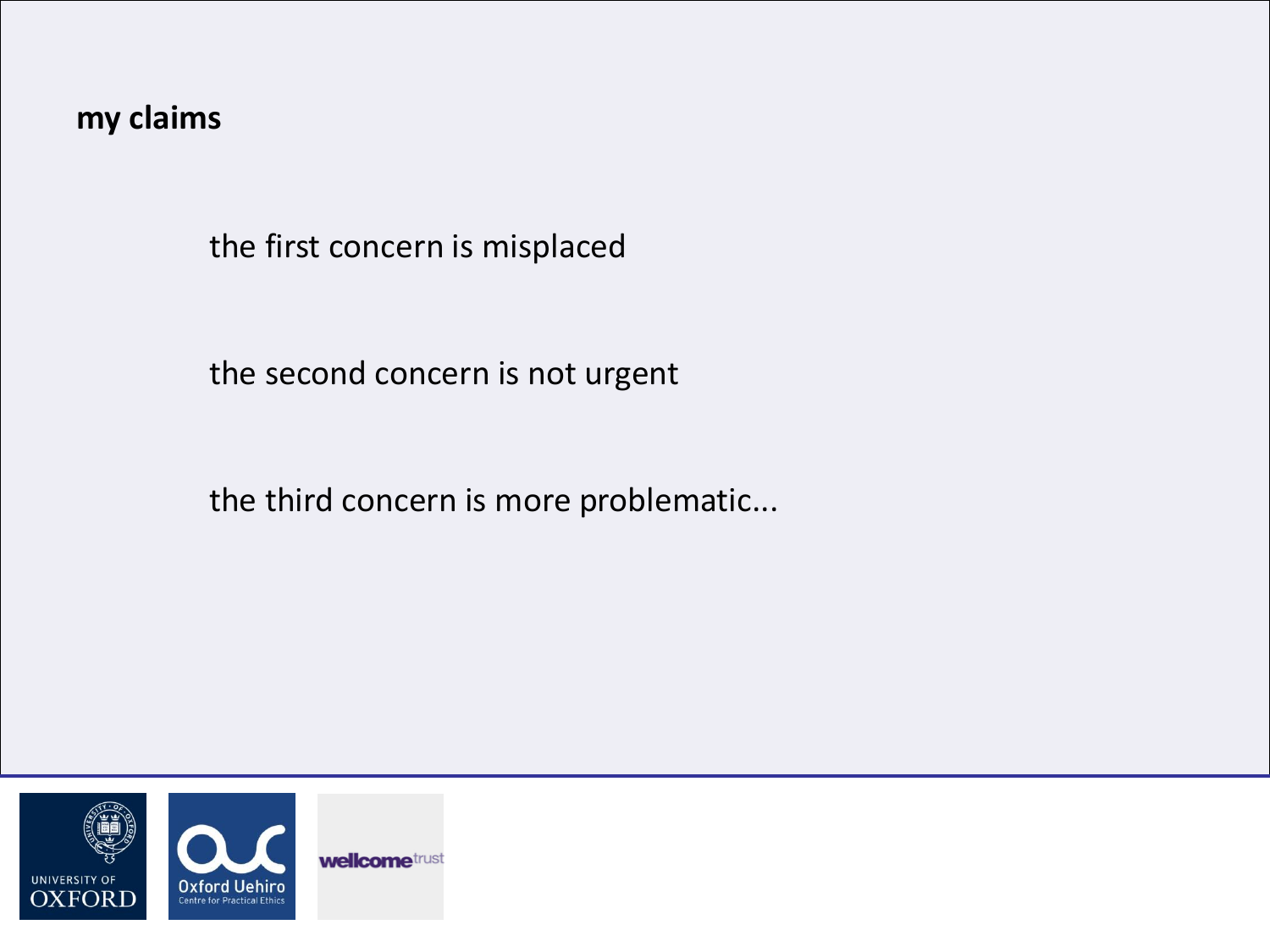**the first concern – playing God**

two interpretations

religious – doing what should be left to a higher being secular – failing to recognise human limitations

but we already create life, including novel life forms

we already 'play God' – synthetic biology might allow us to do so more effectively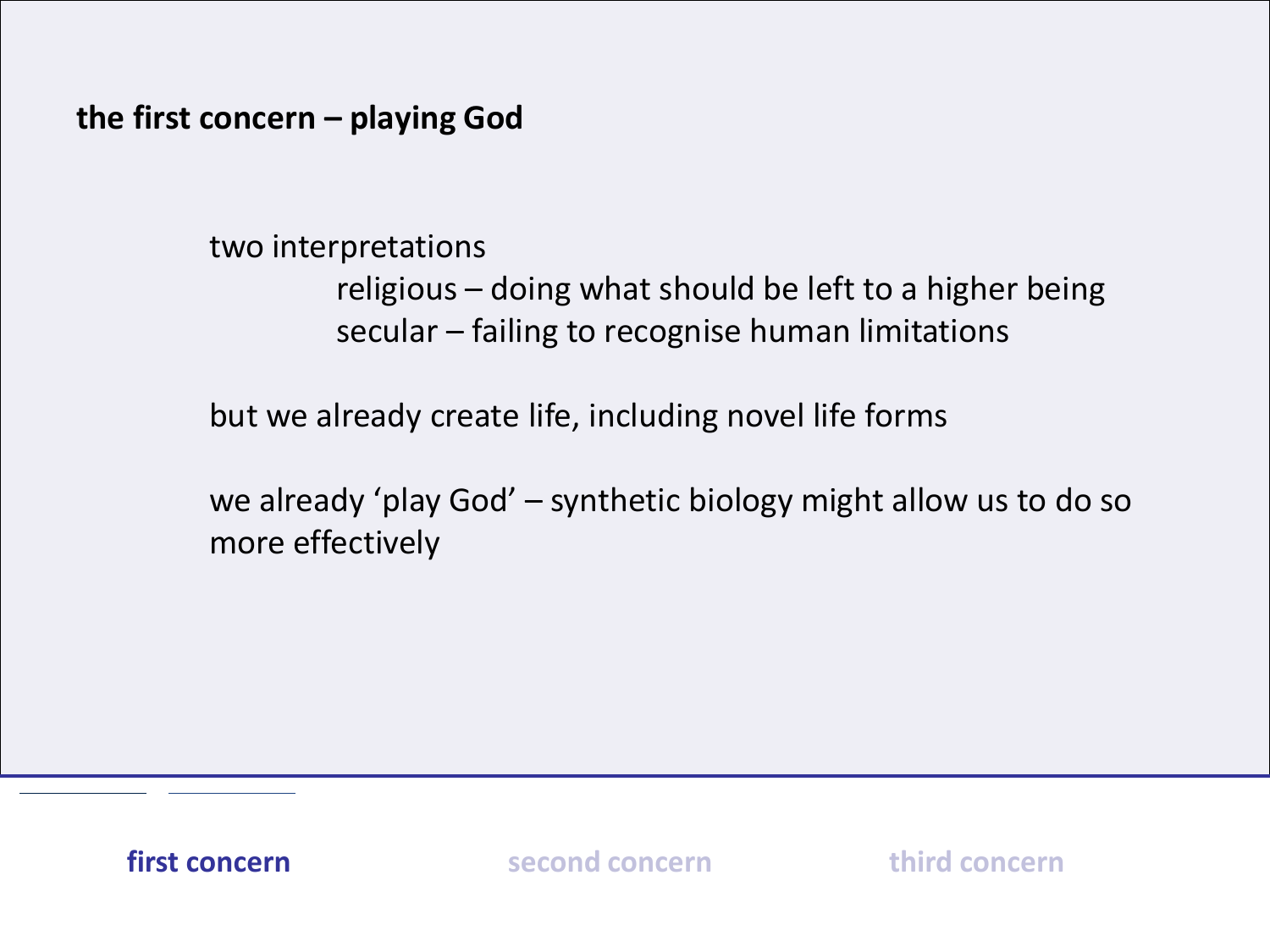**the second concern – undermining the life-machine distinction**

Cho, Magnus, Caplan & McGee (1999):

creation of beings between living things & machines



X living things viewed<br>as (merely) complex<br>machines as (merely) complex machines



no longer ascribe "special status" to life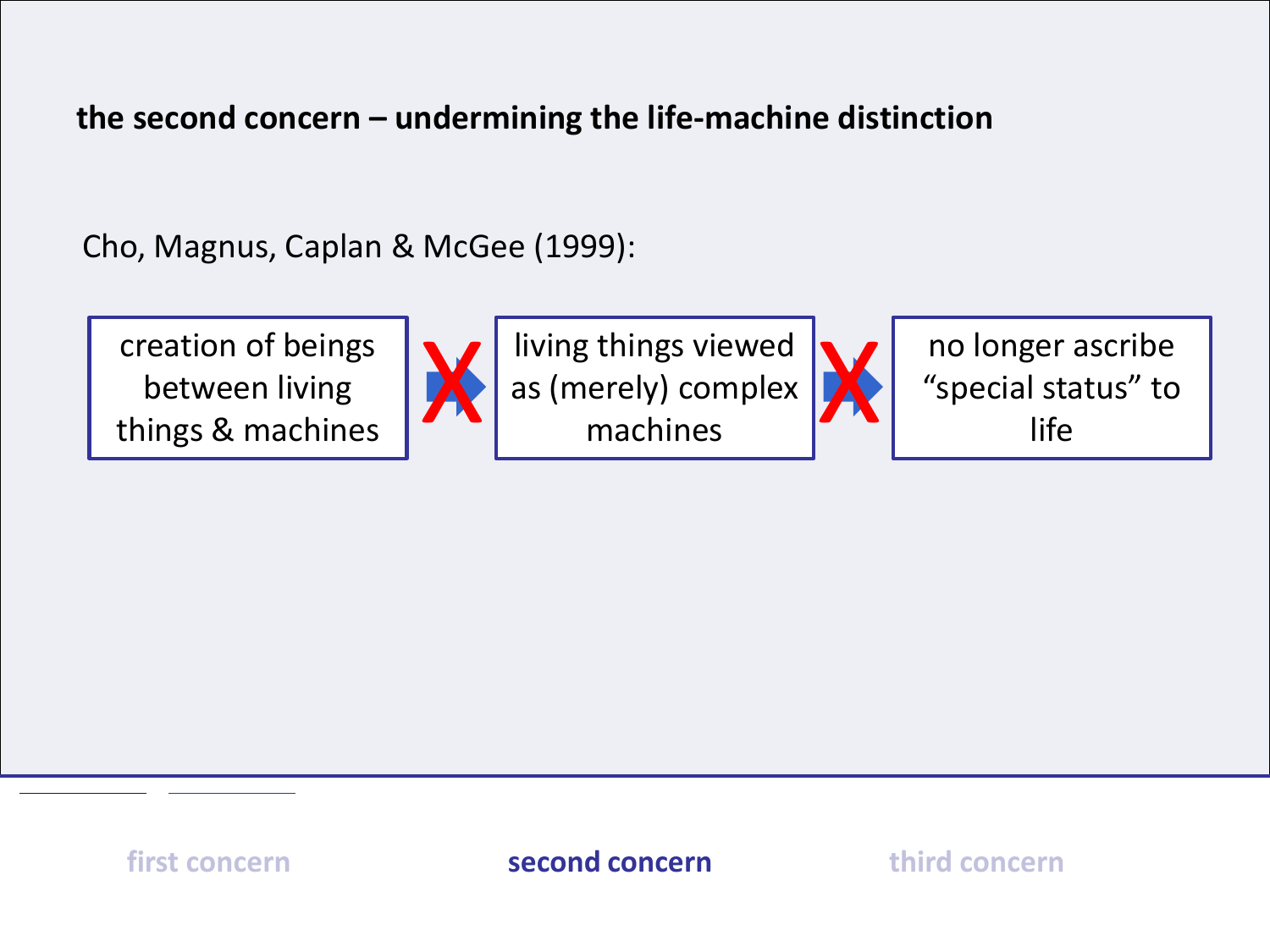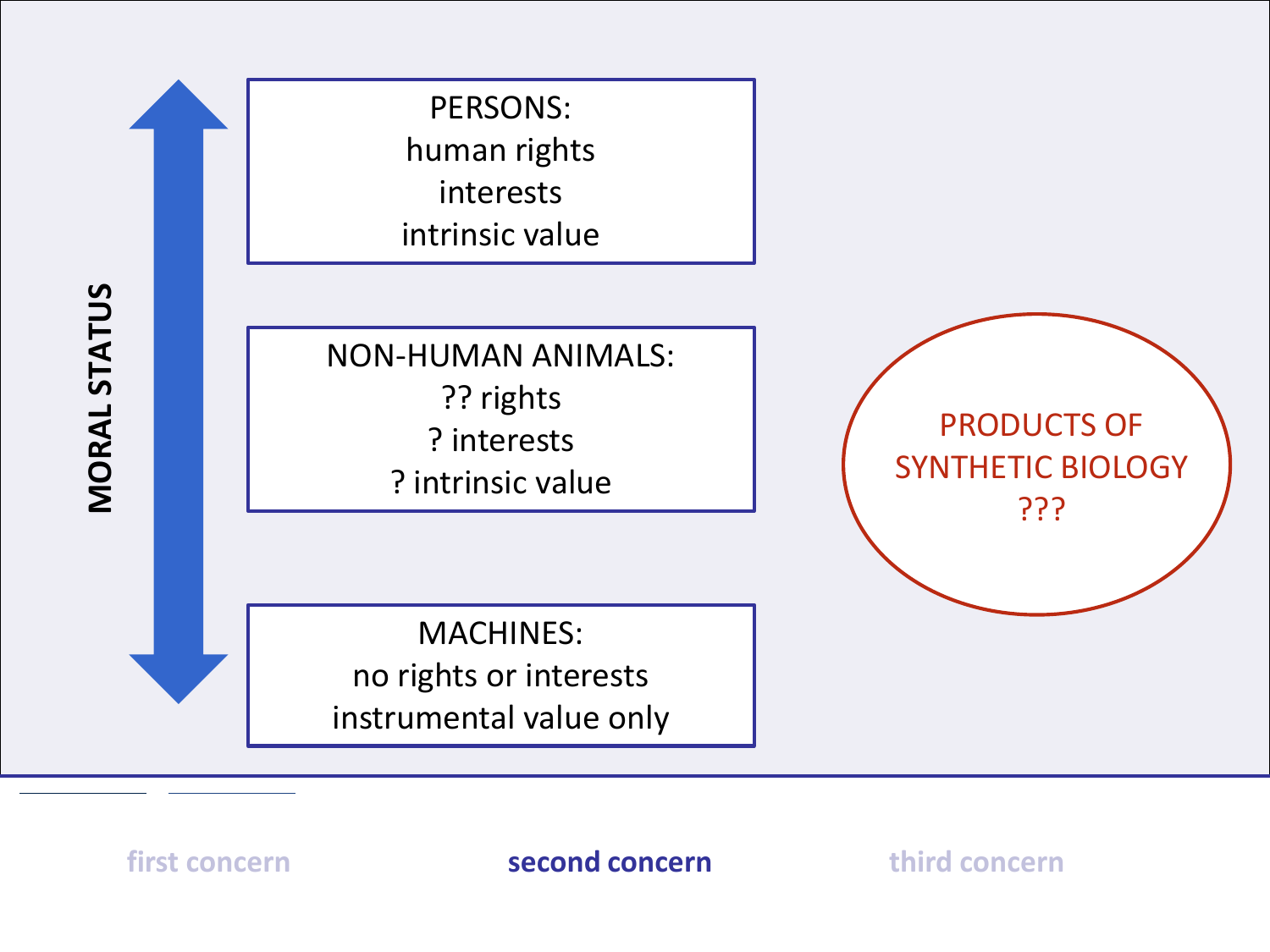### **a reformulation of the second concern**

synthetic beings assigned incorrect moral status



mistreatment – e.g. synthetic beings wrongly used as if they were mere machines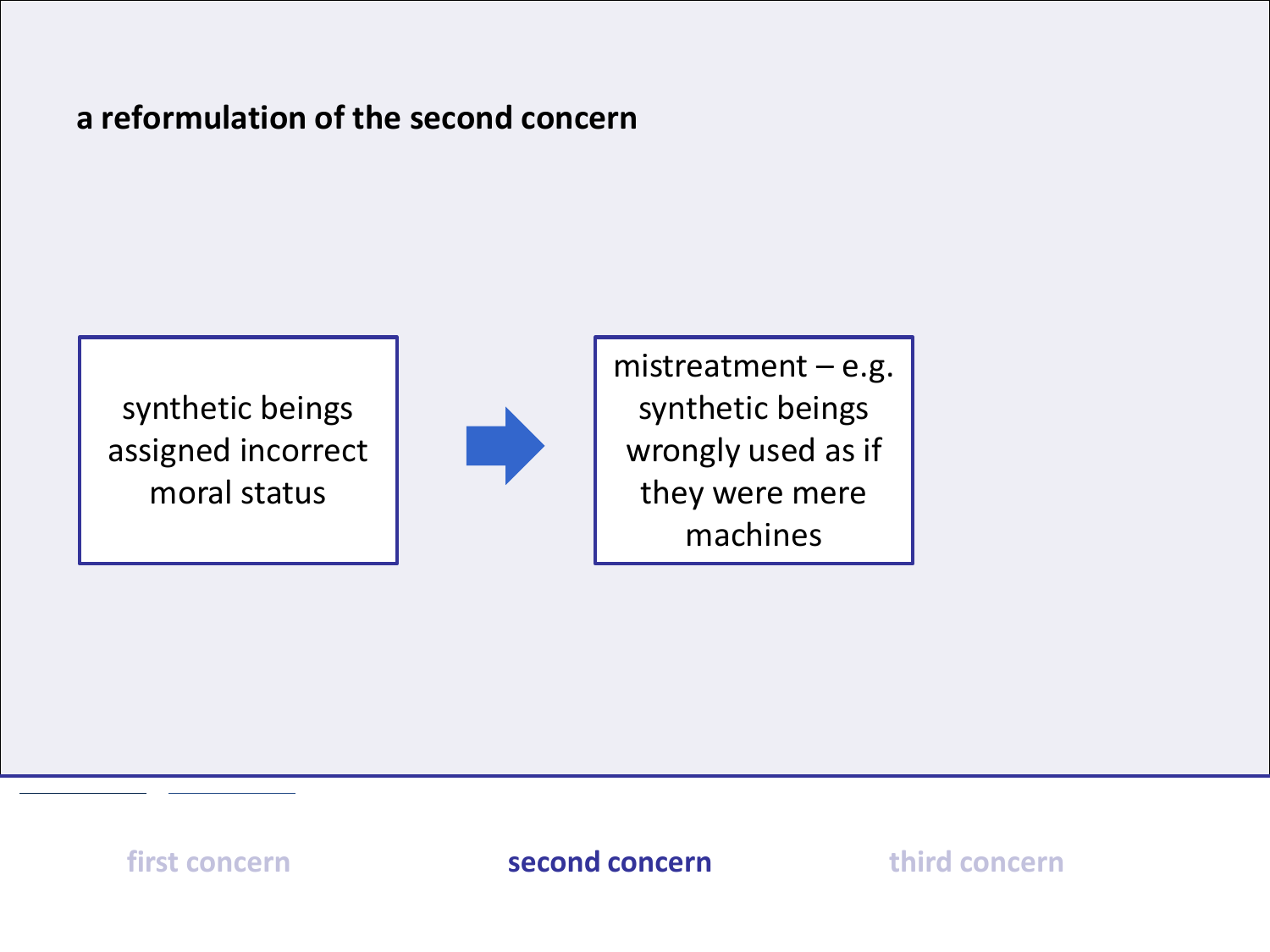#### **the third concern – possible misuse**



# **Cello** *et al.* **2002**

*de novo* synthesis of poliovirus

**Tumpey** *et al.* **2005** reconstruction of 1918 Spanish influenza virus

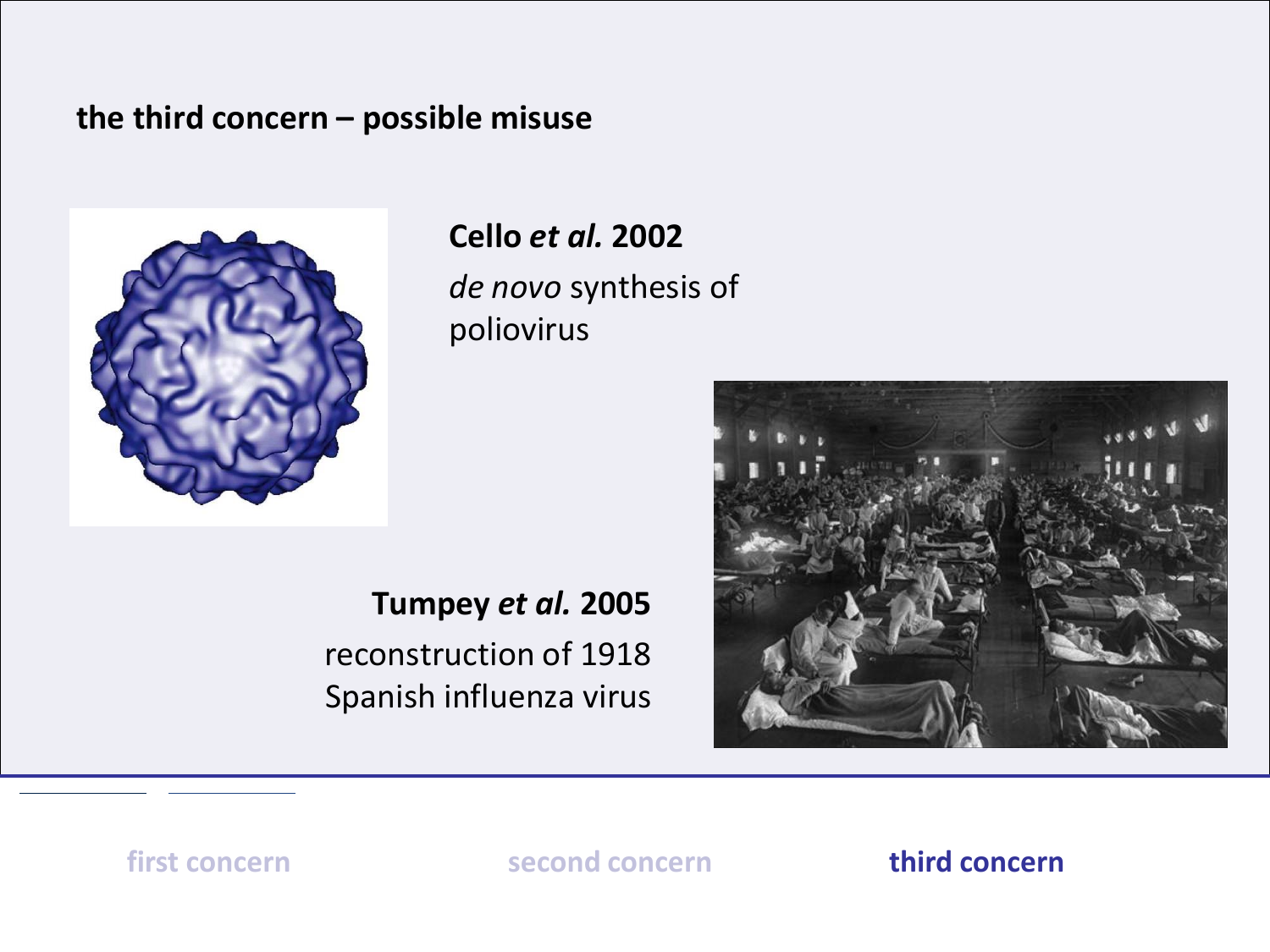### **varieties of misuse**

bioterrorism

### state sponsored biological warfare

# 'garage biology' or 'biohacking'

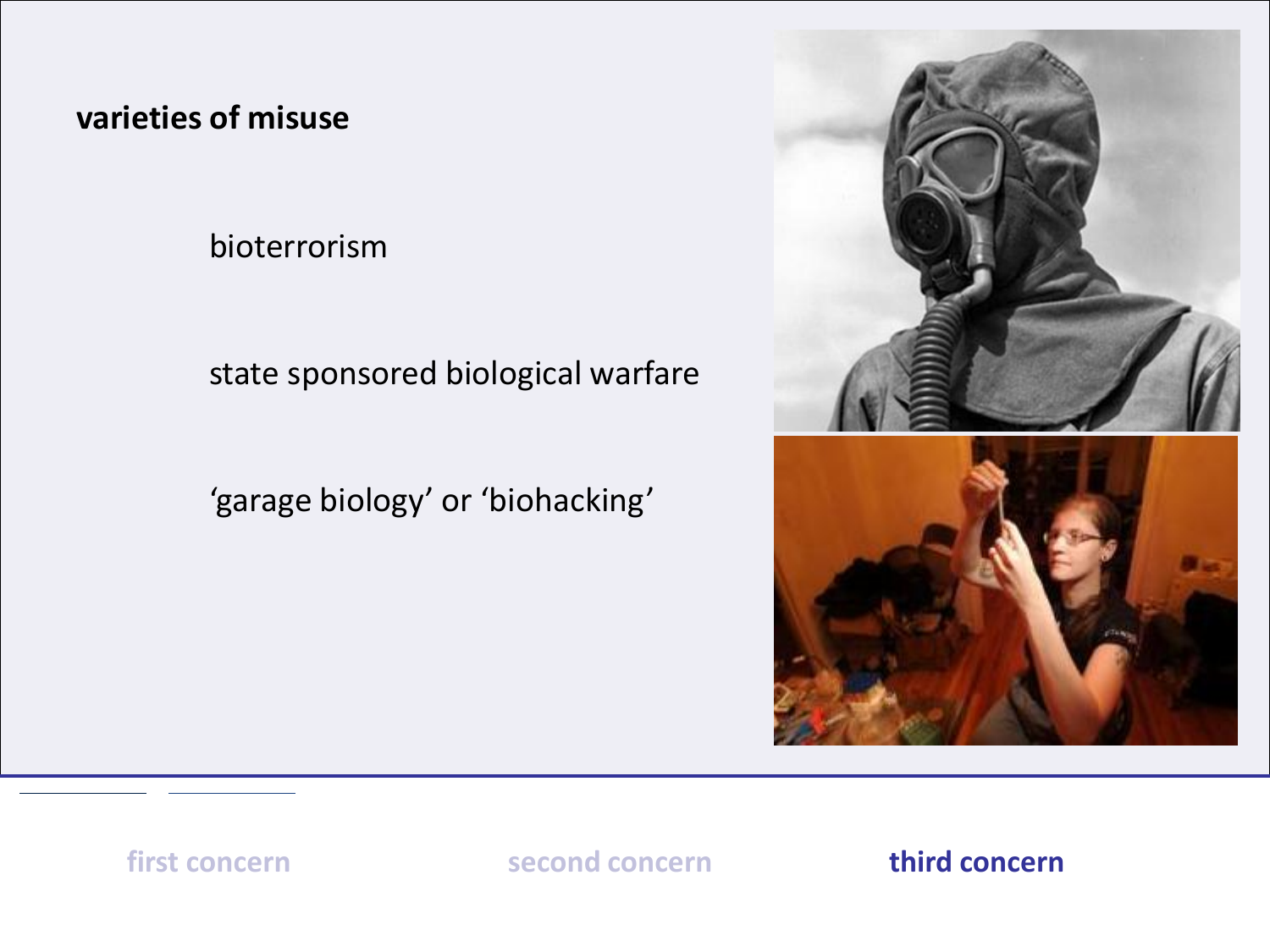### **the dual-use dilemma**

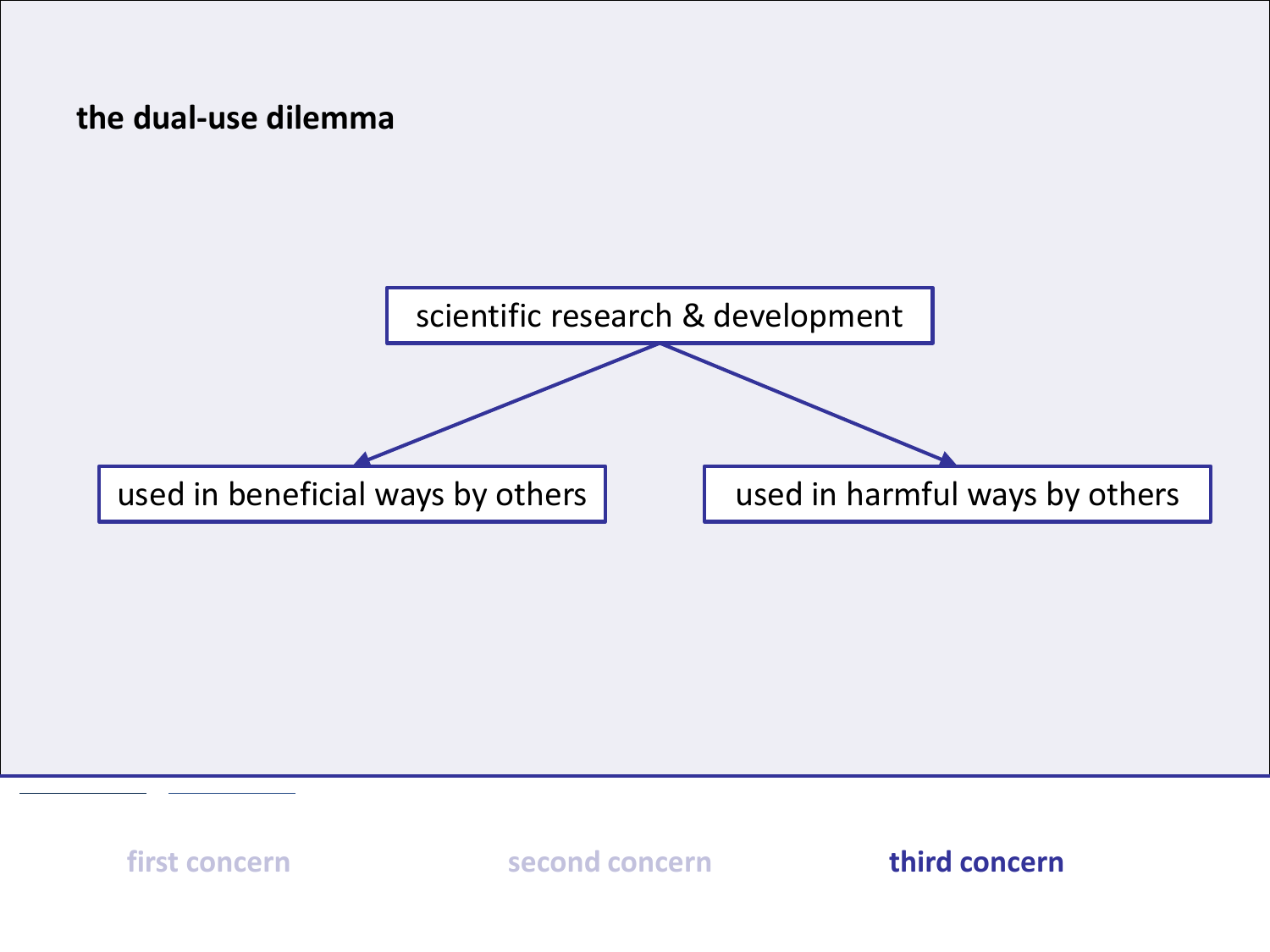

## **Leó Szilárd**

Hungarian nuclear physicist 1898-1964

# **Mark Oliphant** Australian physicist 1901-2000

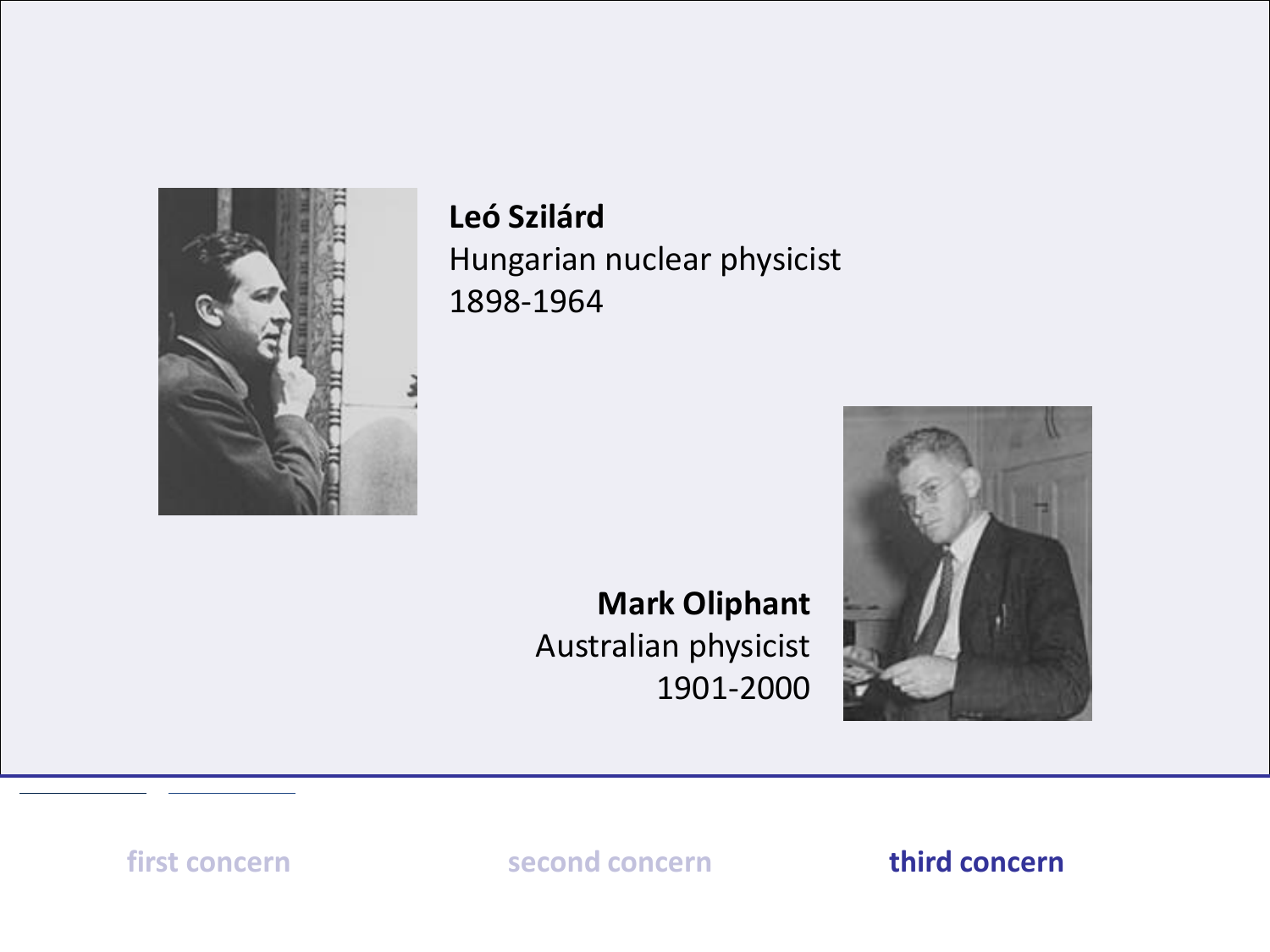#### **the dual-use dilemma – contemporary examples**



neuroimaging and invasion of privacy

behavioural neuroscience and behaviour manipulation

laser uranium enrichment and nuclear proliferation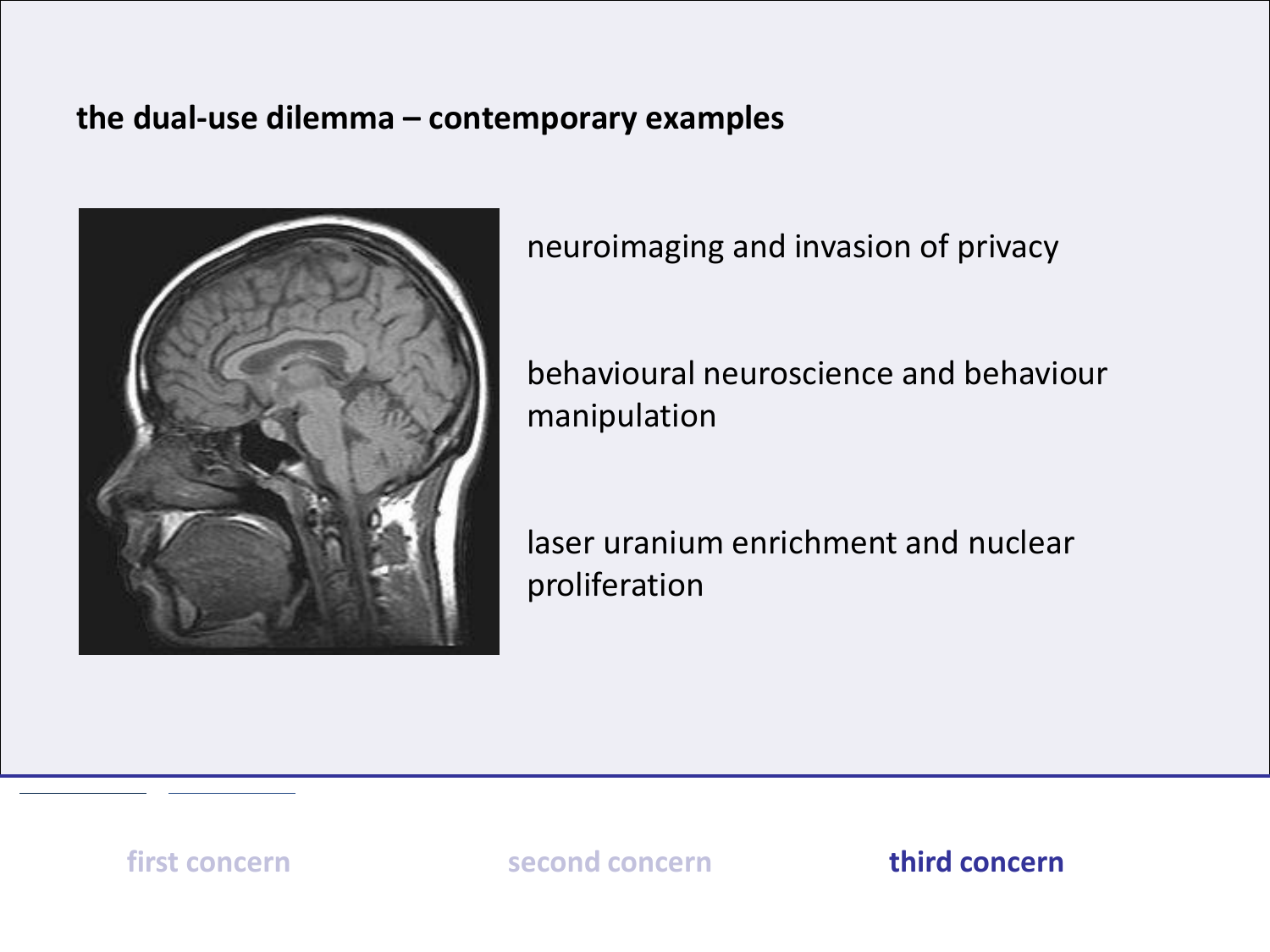**escaping the dilemma**

find a way to prevent misuse

claim: science should proceed regardless of how it's likely to be used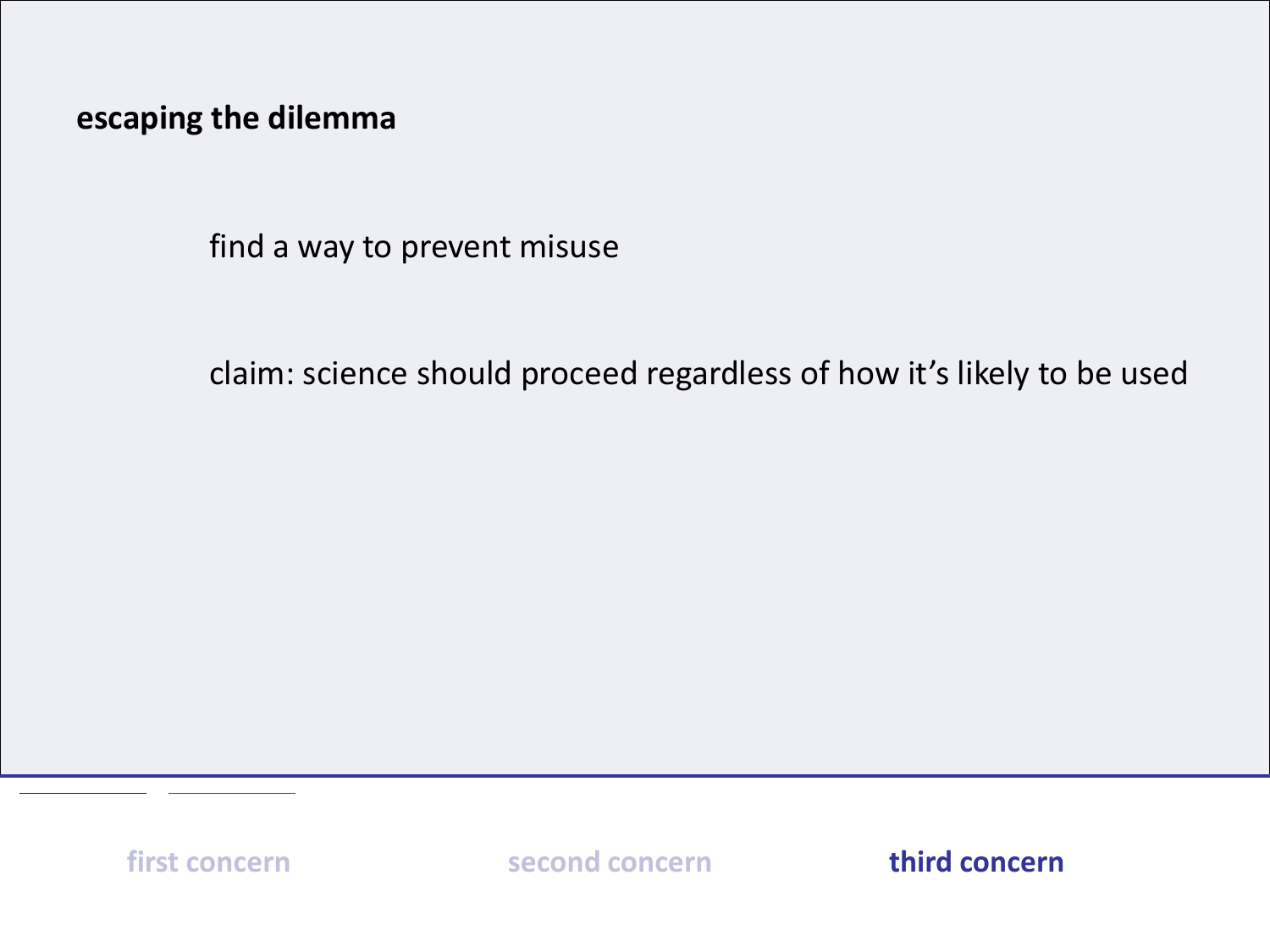**preventing misuse.... at the level of scientific practice**

funding decisions

biosafety regulations

codes of conduct

awareness-raising and education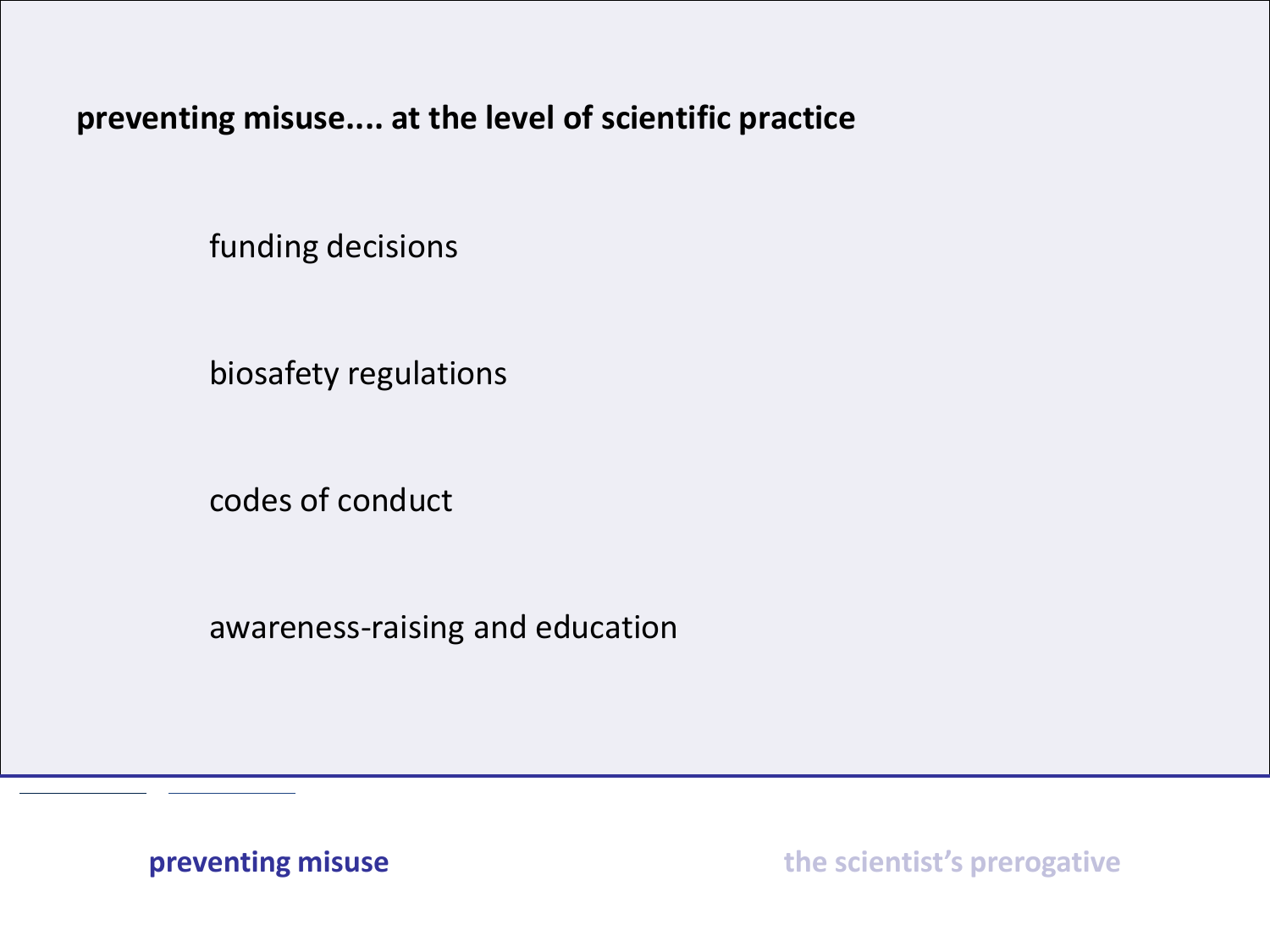**preventing misuse.... at the level of information dissemination**

external censorship of scientific publications

self-censorship by scientists, peer-reviewers and journal editors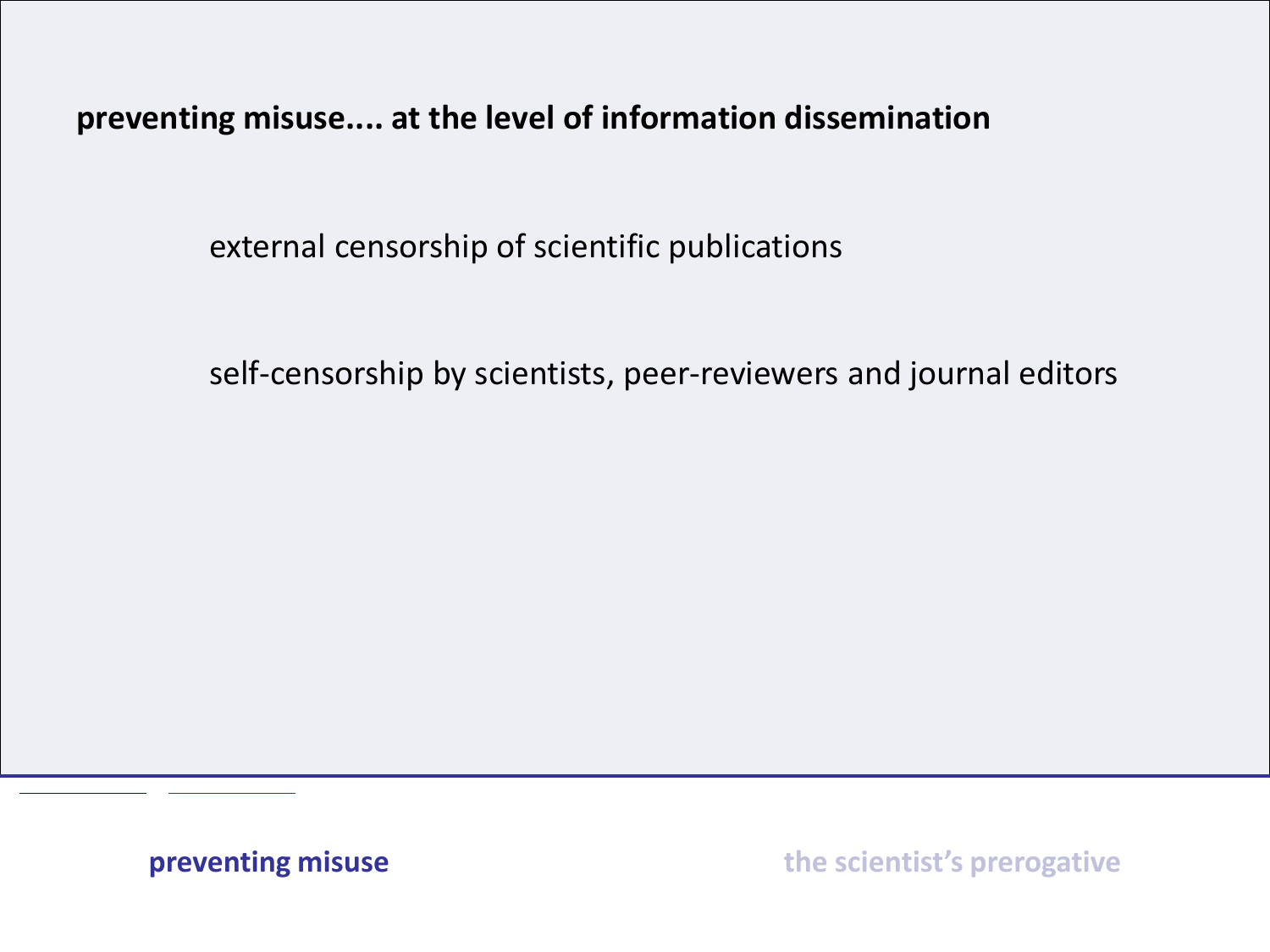**preventing misuse.... at the level of technology applications**

international arms control agreements

export controls

monitoring sale of certain equipment e.g. DNA synthesisers

infectious disease surveillance and response

anti-terrorism measures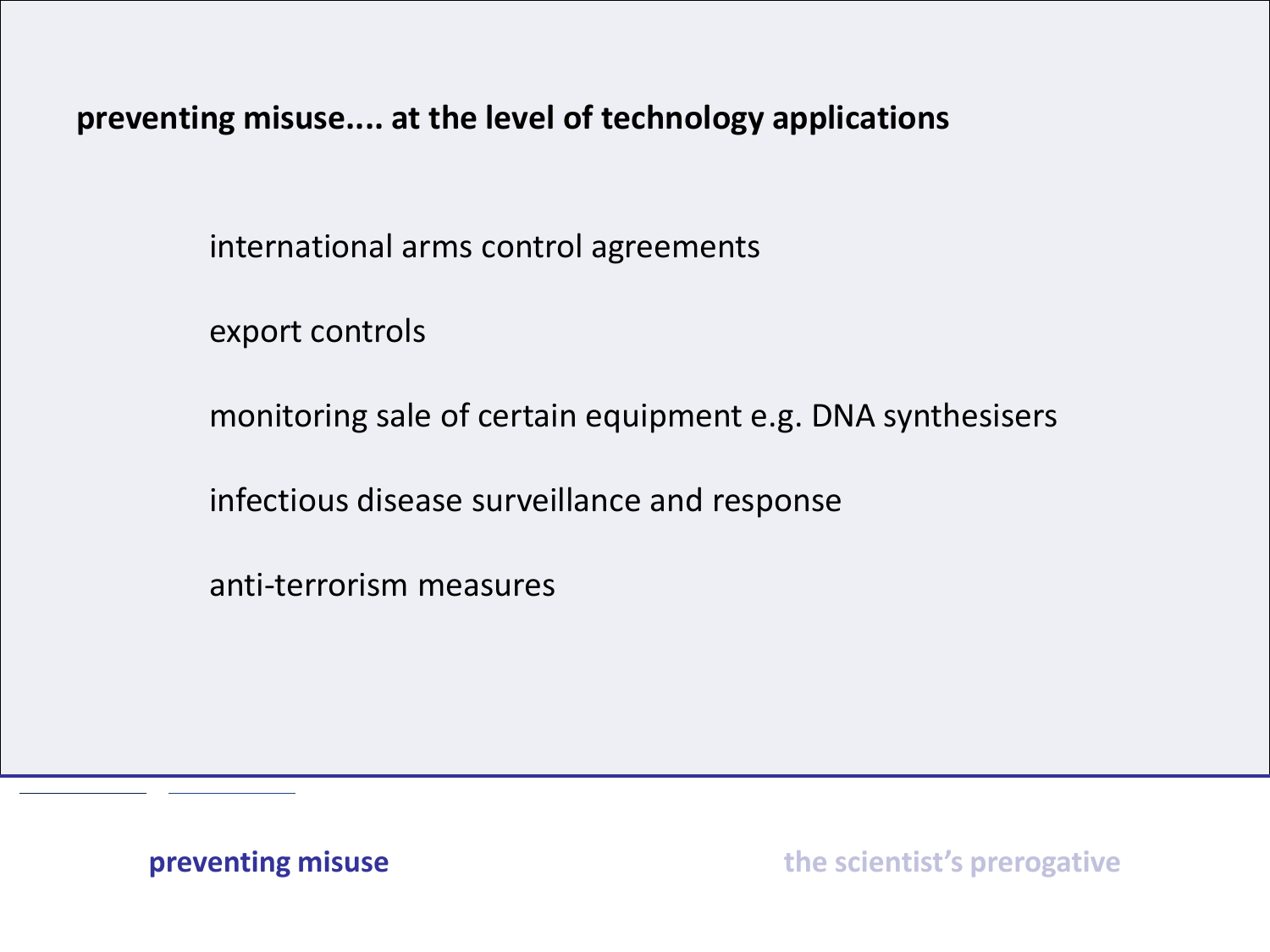**the problem...**

almost all of these measures would impede scientific progress and thus delay or prevent some good uses of science

science policy has to balance the risk of misuse against the benefits of science

so there are still likely to be cases in which dual-use dilemmas arise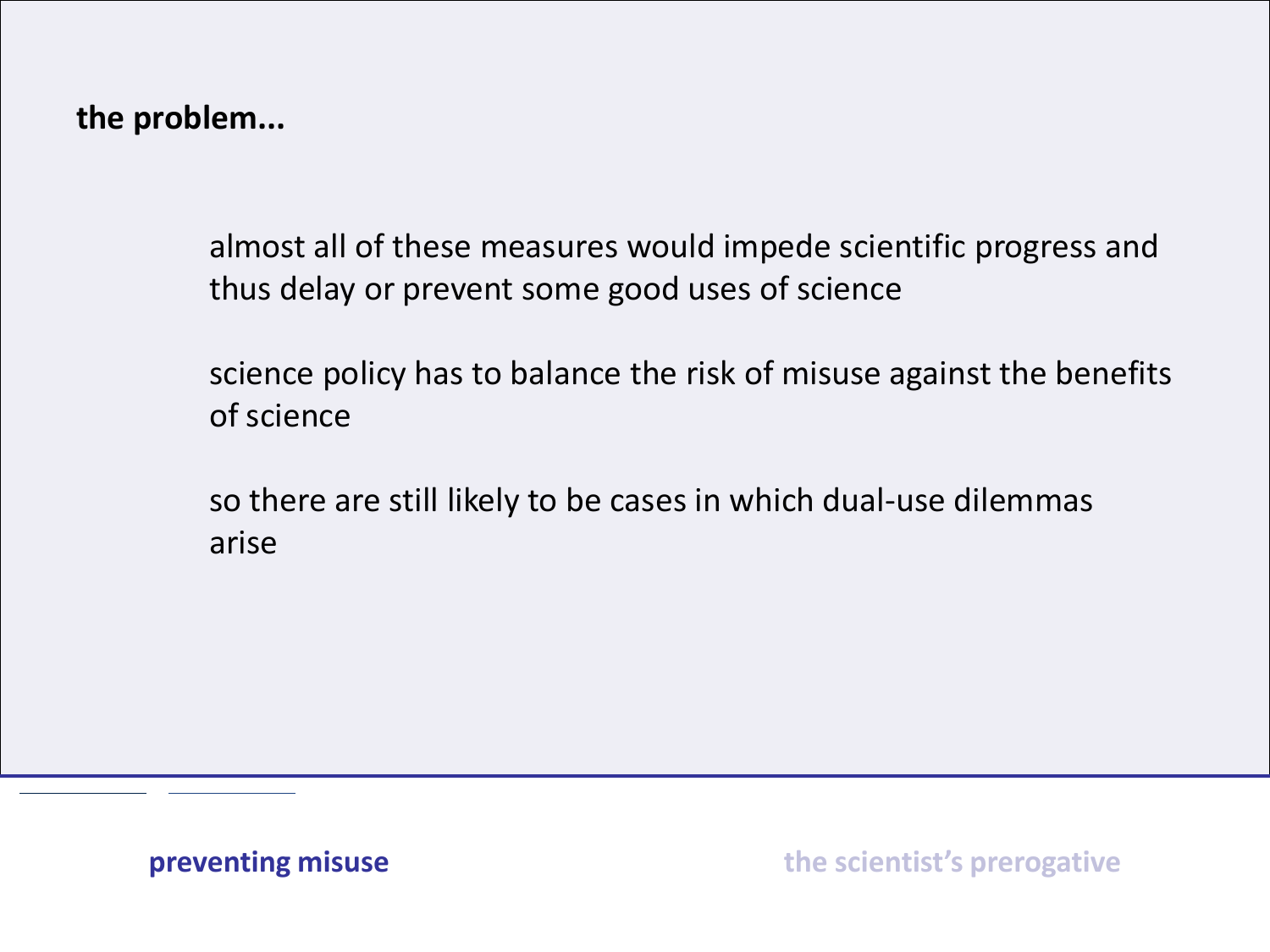**the scientist's prerogative – a second way of dissolving the dilemma?**

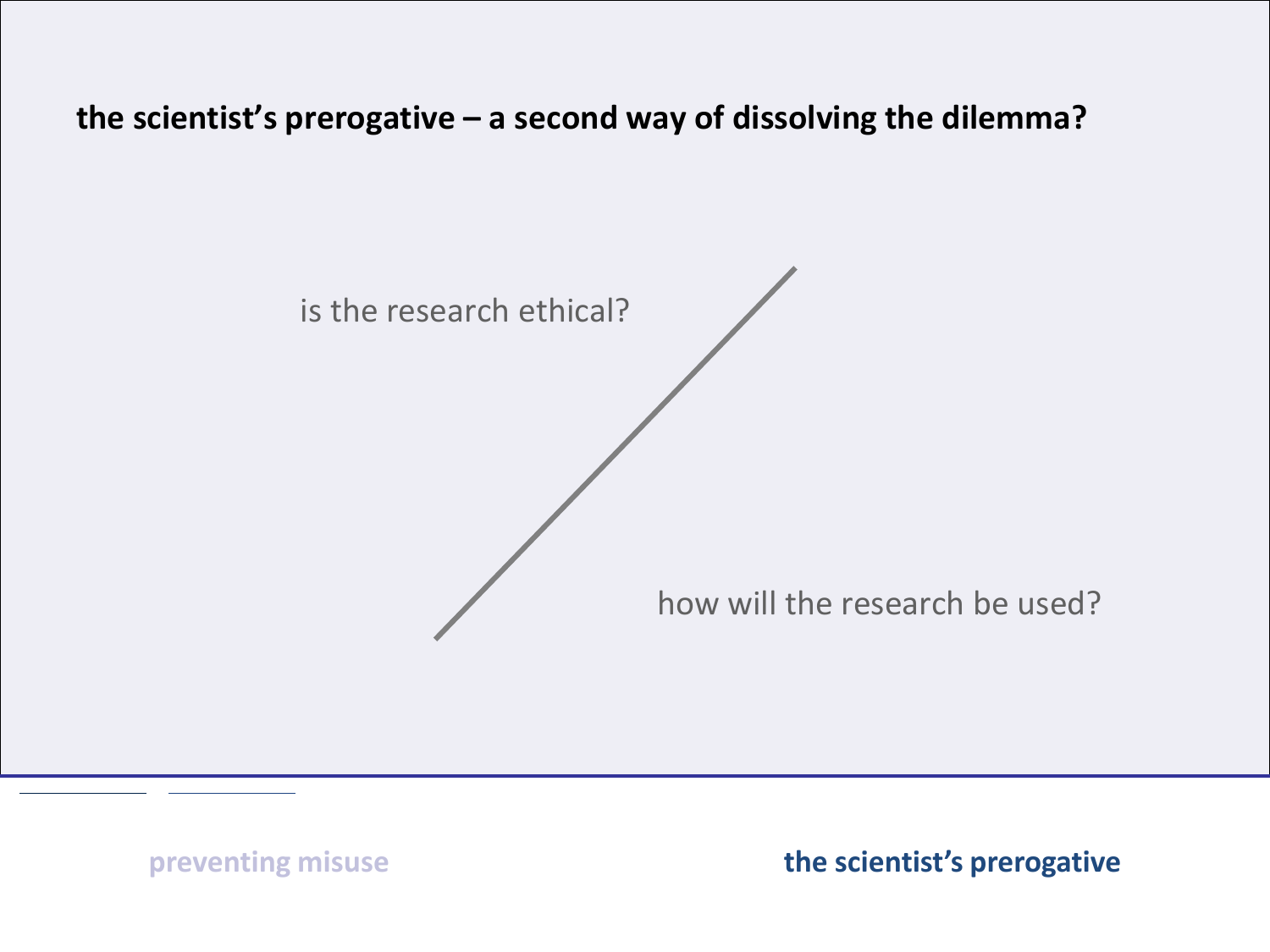### **argument one – the intrinsic value of knowledge**

### **the claim**

scientific inquiry is justified by the intrinsic value of the knowledge it produces

**but...**

knowledge isn't the only thing that's important...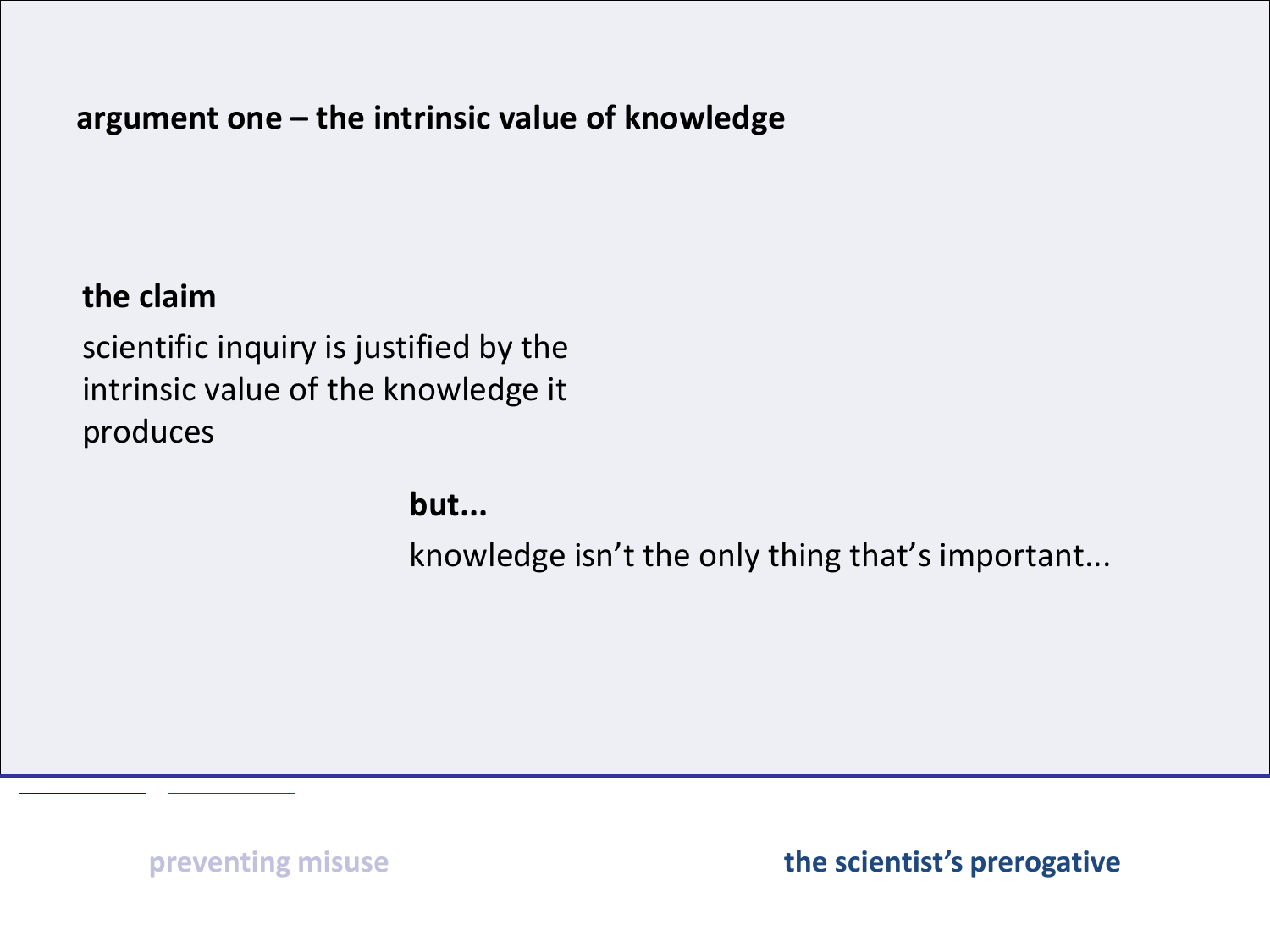**argument two – the gunmaker's defence**

#### **the claim**

a scientist is not responsible for harmful uses of her research

**but...**

often we should take steps to prevent a harm, even if we wouldn't be responsible for it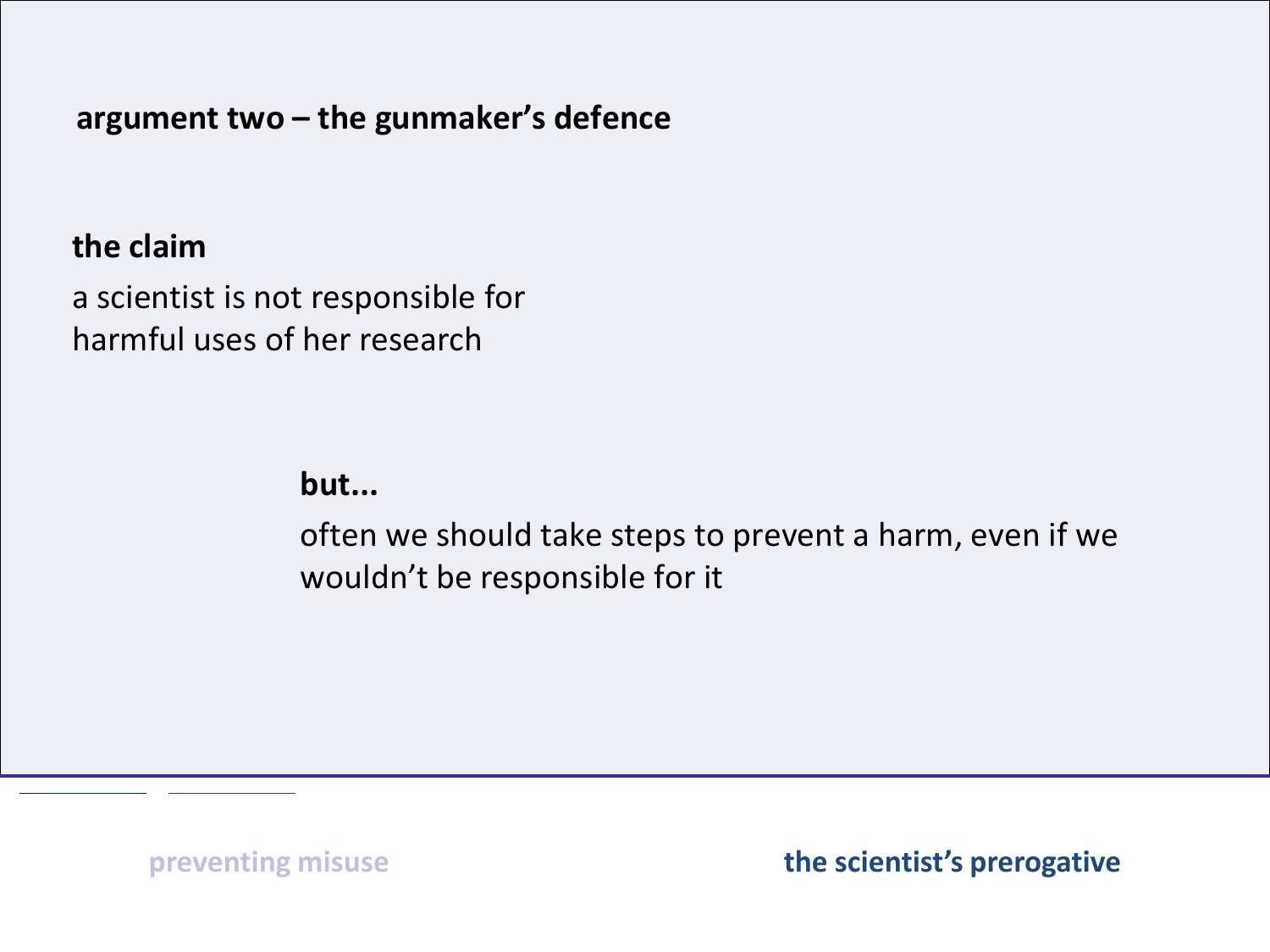**argument three – "it's futile"**

#### **the claim**

individual scientists can't significantly affect the rate of scientific progress

### **but...**

a small delay might enable better regulation

### **and...**

small initial changes may have large knock-on effects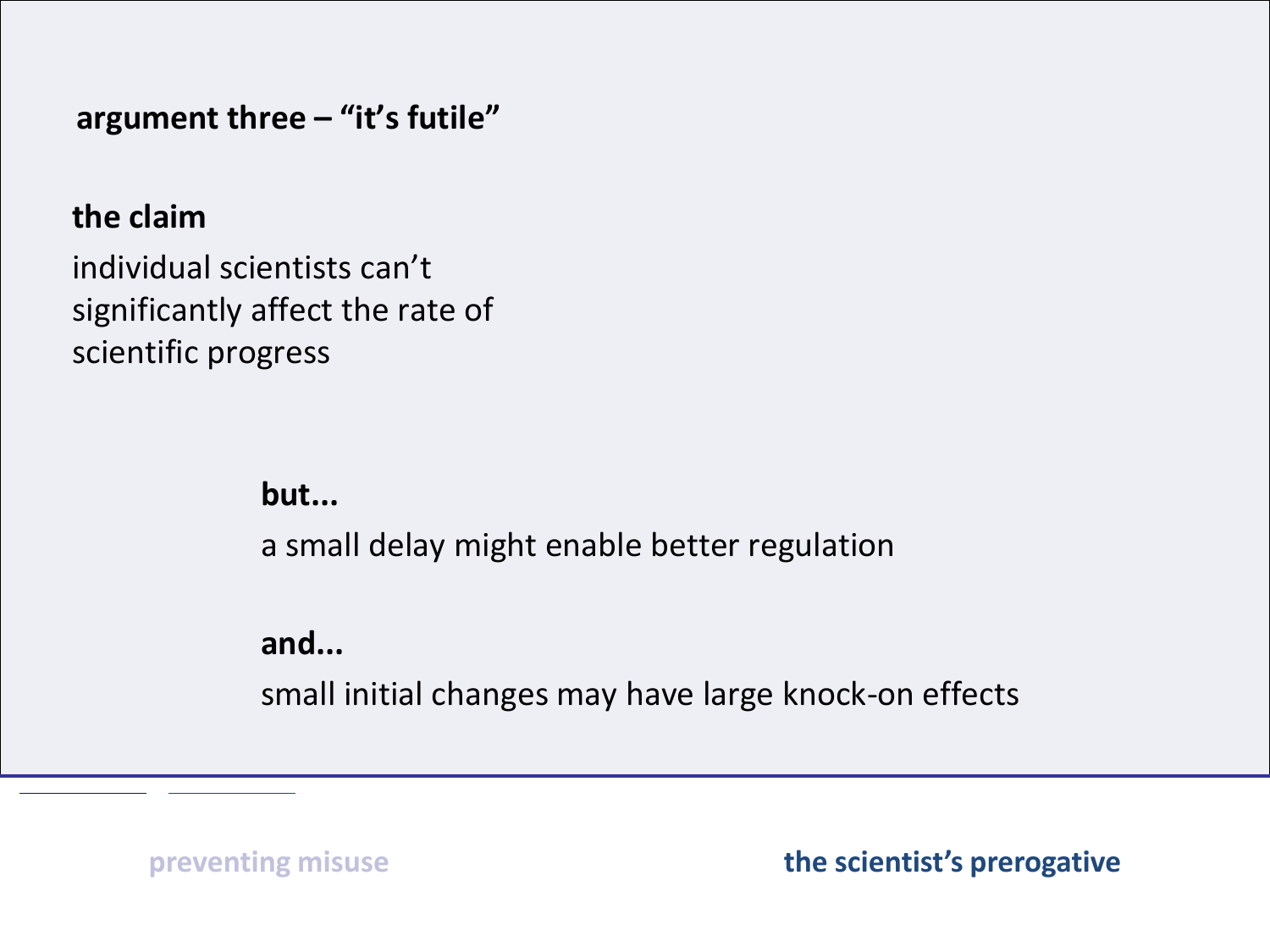### **argument four – uncertainty**

### **the claim**

we can't predict the future, so we shouldn't expect scientists to try

#### **but...**

maybe we can predict what areas of science will be used more for harm than for good – we haven't even tried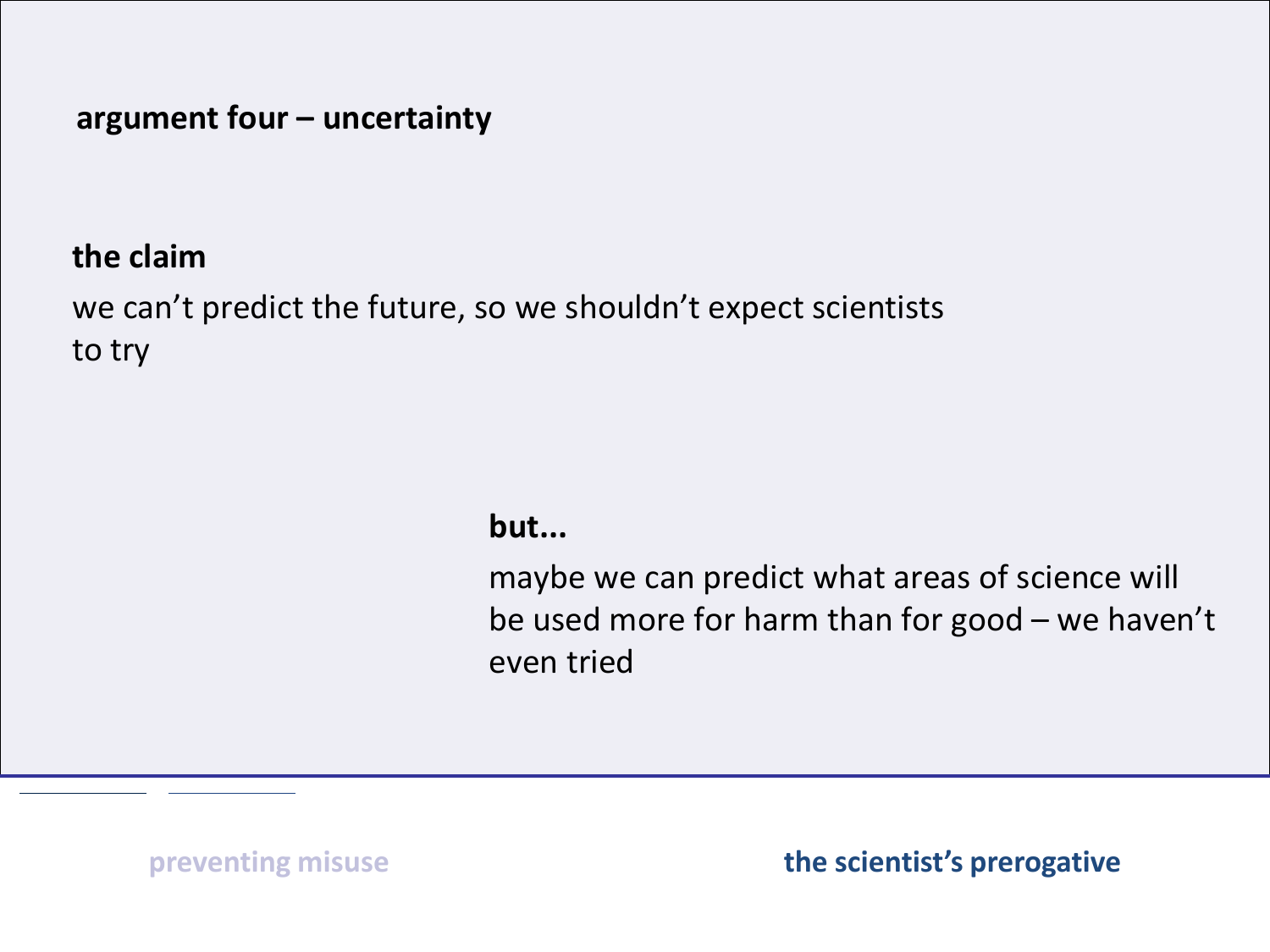difficult to find any good argument for the scientist's prerogative

preventive strategies will never be perfect

so, dual-use dilemmas cannot always be escaped – in some cases, a genuine ethical quandary remains: scientists will have to make difficult decisions about whether to proceed with or disseminate their work